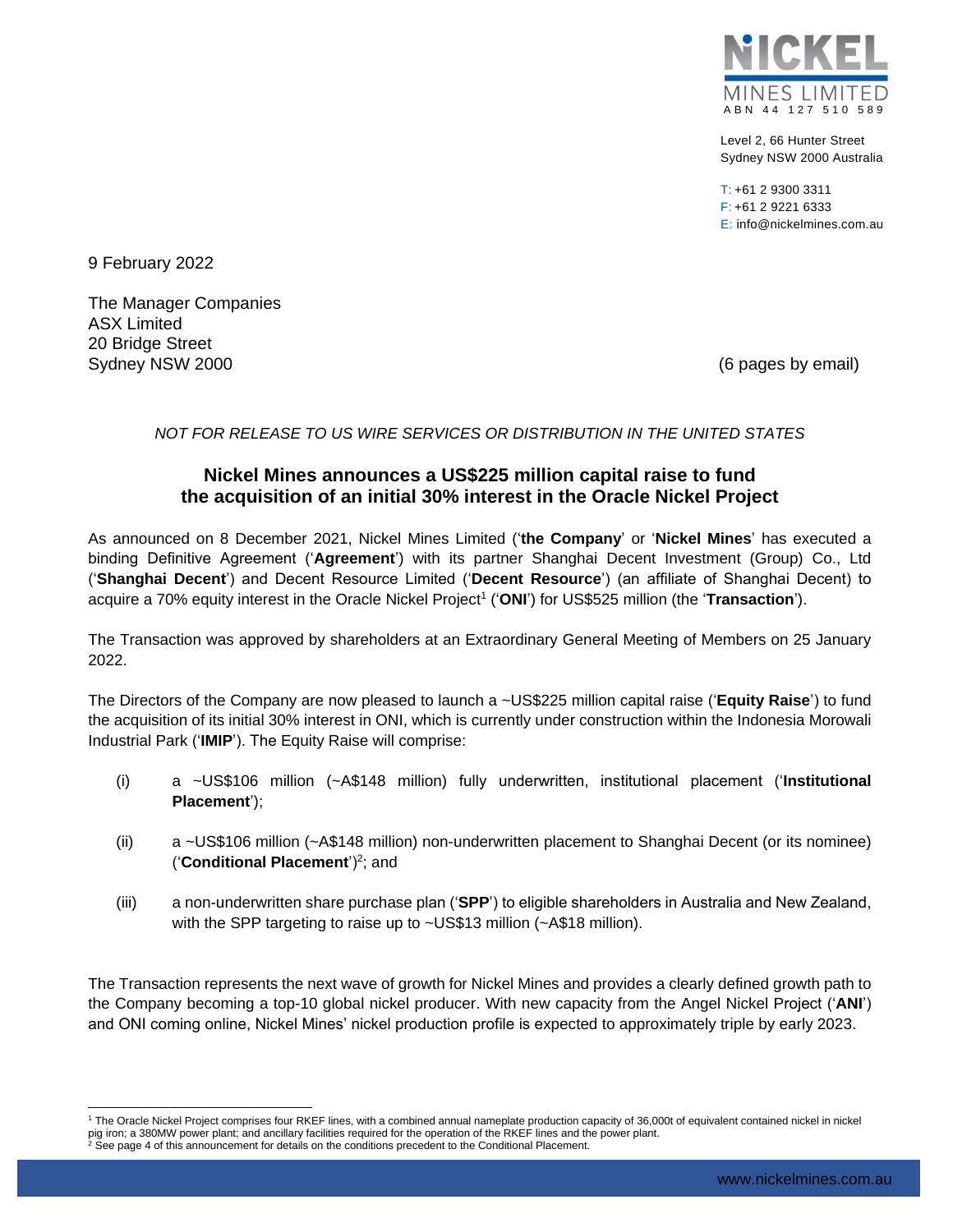

*ONI acquisition to add significant scale, while diversifying Nickel Mines' production footprint*



*ANI and ONI will be transformative to NIC's production and financial profile*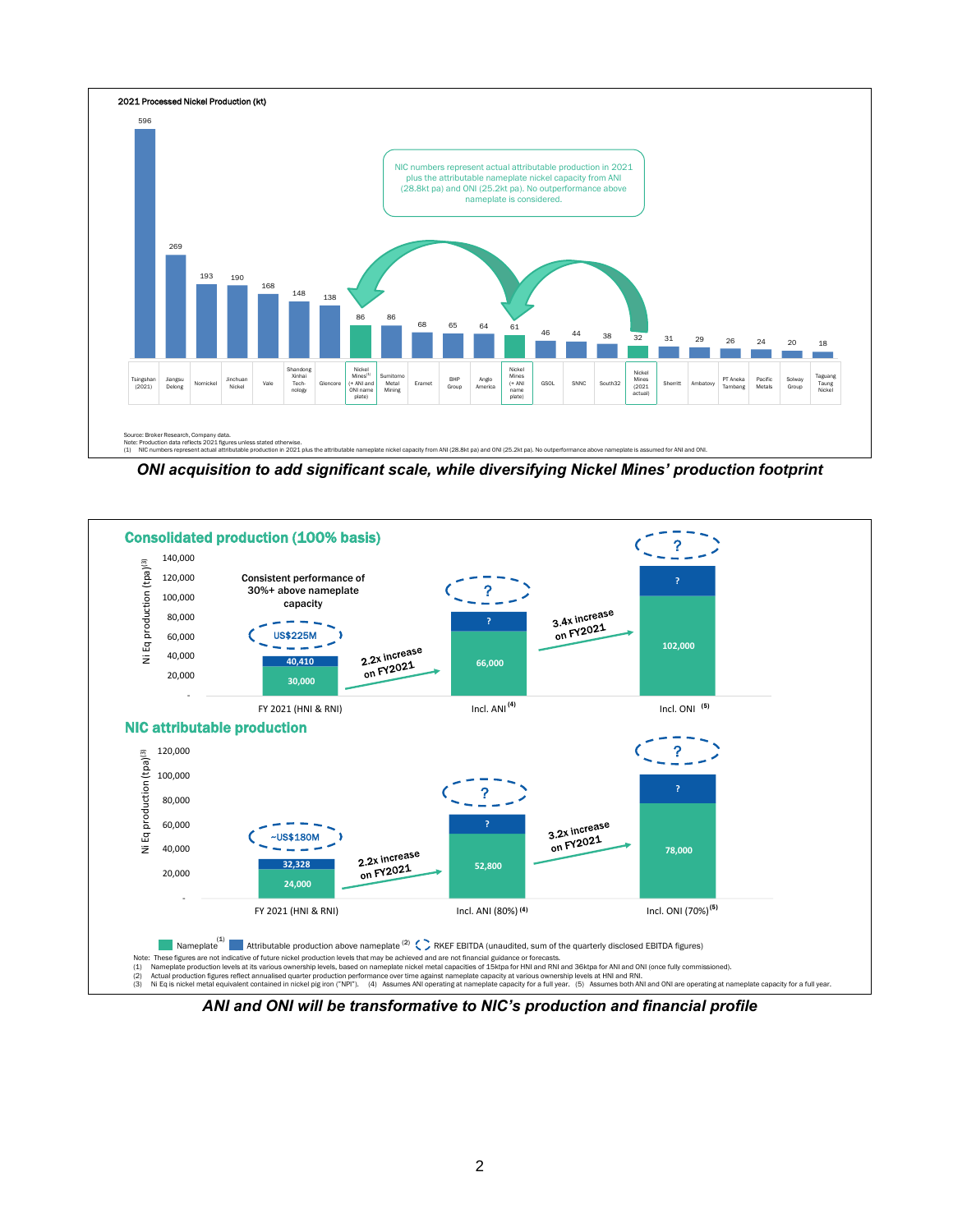Total consideration payable by Nickel Mines in connection with the Transaction is US\$525 million, comprising US\$371 million of "acquisition funding", as well as US\$154 million of shareholder loans.

The acquisition funding will be undertaken in the following tranches:

- (i) an initial acquisition ('**First Acquisition**') whereby Nickel Mines will acquire an initial interest of 10% of the shares in ONI at a cost of US\$53 million<sup>3</sup>, which is to occur by no later than 31 March 2022;
- (ii) a second acquisition ('**Second Acquisition**') whereby Nickel Mines will acquire an additional 20% of the shares in ONI at a cost of US\$106 million, which is to occur by no later than 30 June 2022; and
- (iii) a third acquisition ('**Third Acquisition**') whereby Nickel Mines will acquire an additional 40% interest in ONI for US\$212 million, which is to occur by no later than 31 December 2022.

The shareholder loans will be undertaken in the following tranches:

- (i) US\$46.2 million by 30 September 2022 ('**First Shareholder Loan**');
- (ii) US\$46.2 million by 31 December 2022 ('**Second Shareholder Loan**'); and
- (iii) US\$61.6 million by 31 March 2023 ('**Third Shareholder Loan**').

The Directors consider the valuation terms underpinning the Transaction (US\$750 million on a 100% basis) highly attractive and value accretive for the Company's shareholders, a view supported by the recent Independent Expert's Report prepared by *Lonergan Edward & Associates* which valued the Oracle Nickel Project (on a 100% basis) at US\$1.45 billion to US\$1.55 billion.

The majority of the proceeds from the Equity Raise will be put towards funding the acquisition of a 30% interest in ONI, via the First Acquisition payment and the Second Acquisition payment, as well as funding the First Shareholder Loan. Excess funds will strengthen the Company's balance sheet and provide additional capital for general corporate purposes.

Following completion of the Equity Raise, Nickel Mines will be fully funded for all Transaction payments up to and including 30 September 2022. A further US\$258.2 million will be required by 31 December 2022 to fund the Third Acquisition payment (US\$212 million), to acquire a further 40% interest in ONI, and the Second Shareholder Loan (US\$46.2 million).

Nickel Mines has considerable optionality and flexibility to meet these remaining funding requirements. Strong cashflows from its existing operations will shortly be materially increased by cashflows from ANI which are anticipated to commence during Q2 2022. Furthermore, the Company has a very lowly leveraged balance sheet providing it ample capacity to explore additional debt funding. It is the Company's intention to be fully funded for the remaining Transaction payments as soon as practically possible in 2022.

l <sup>3</sup> Nickel Mines has paid US\$30m in deposits to Shanghai Decent for the First Acquisition, comprising (i) US\$10m paid on signing of the Memorandum of Understanding for the Transaction, and (ii) US\$20m paid on signing of the Agreement for the Transaction.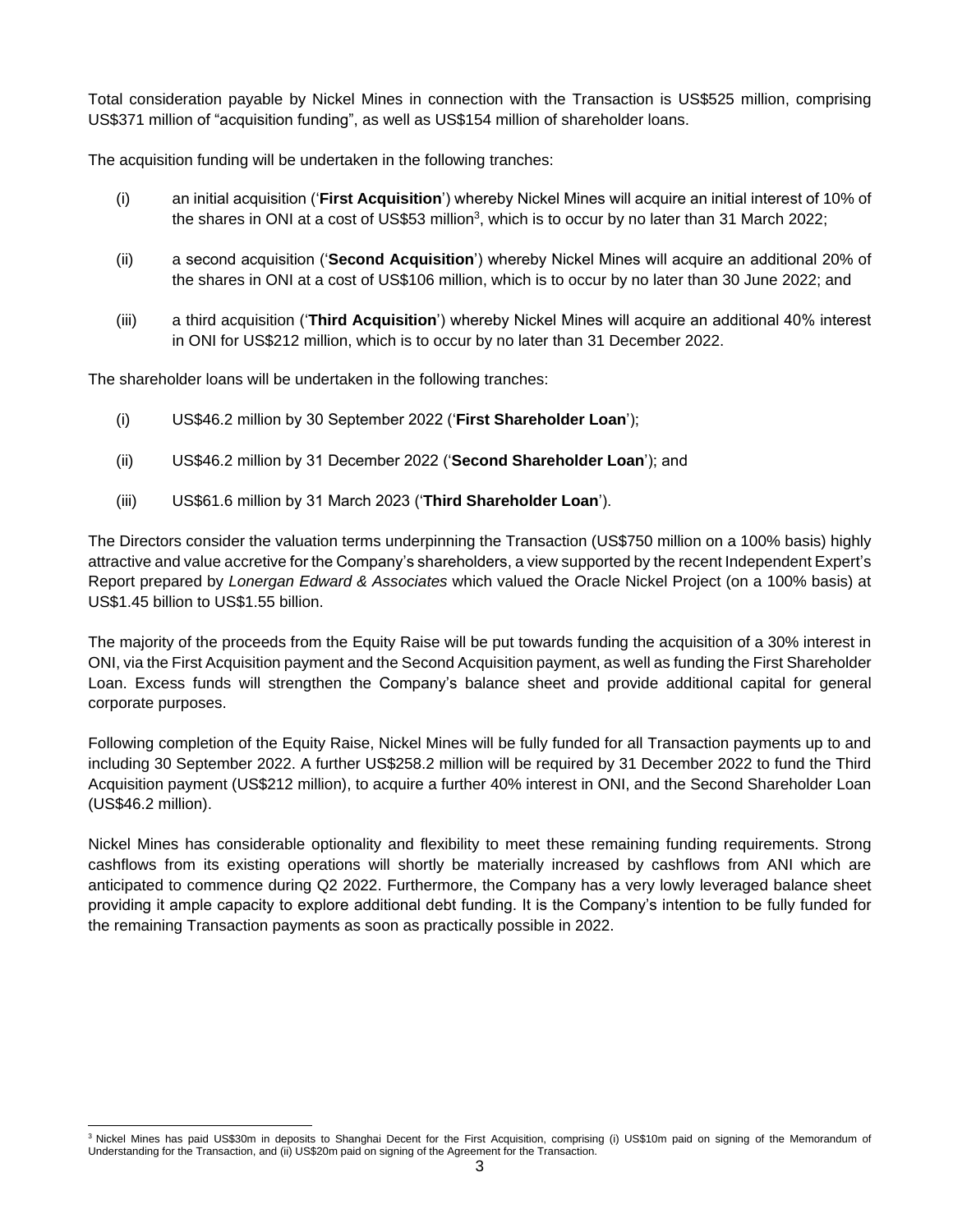### **Equity Raise overview**

### *Institutional Placement*

The US\$106 million Institutional Placement will comprise the issuance of 108.1 million new ordinary shares ("**New Shares**") at A\$1.37 per New Share ('**Placement Price**'), representing a ~5.8% discount to the last traded price of A\$1.455 on Tuesday, 8 February 2022. The New Shares issued under the Institutional Placement represent approximately ~4.3% of the total shares of the Company prior to the issue of the New Shares.

Eligible professional and sophisticated investors in Australia or New Zealand who wish to participate in the Institutional Placement should contact their broker for further information. Priority will be given to broker bids that support existing shareholders.

# *Conditional Placement*

Nickel Mines has entered into a subscription agreement with Shanghai Decent for the Conditional Placement (the '**Subscription Agreement**'). The Subscription Agreement is subject to the following conditions precedent:

- (i) Nickel Mines shareholder approval for the purposes of ASX Listing Rule 10.11 and item 7 of section 611 of the *Corporations Act 2001* (Cth) (with the vote expected to be held in March/April 2022)<sup>4</sup>; and
- (ii) Foreign Investment Review Board ('**FIRB**') approval<sup>5</sup> .

The Conditional Placement will be conducted at the same price as the Institutional Placement.

# *SPP*

The non-underwritten SPP is targeting to raise up to ~US\$13 million. Eligible shareholders in Australia and New Zealand will be invited to apply for up to A\$30,000 of shares free of any brokerage, commission and transaction costs.

The issue price per new fully paid ordinary share under the SPP will also be conducted at the same price as the Institutional Placement.

An SPP offer booklet is expected to be sent to Eligible Shareholders, in accordance with their communications election, on 16 February 2022

l

Shanghai Decent will be excluded from the vote.

<sup>5</sup> Shanghai Decent is expected to have a relevant interest in Nickel Mines of approximately 21% subject to the Conditional Placement being completed. Shareholder and FIRB approvals, if granted, will not be known until post completion of the Institutional Placement.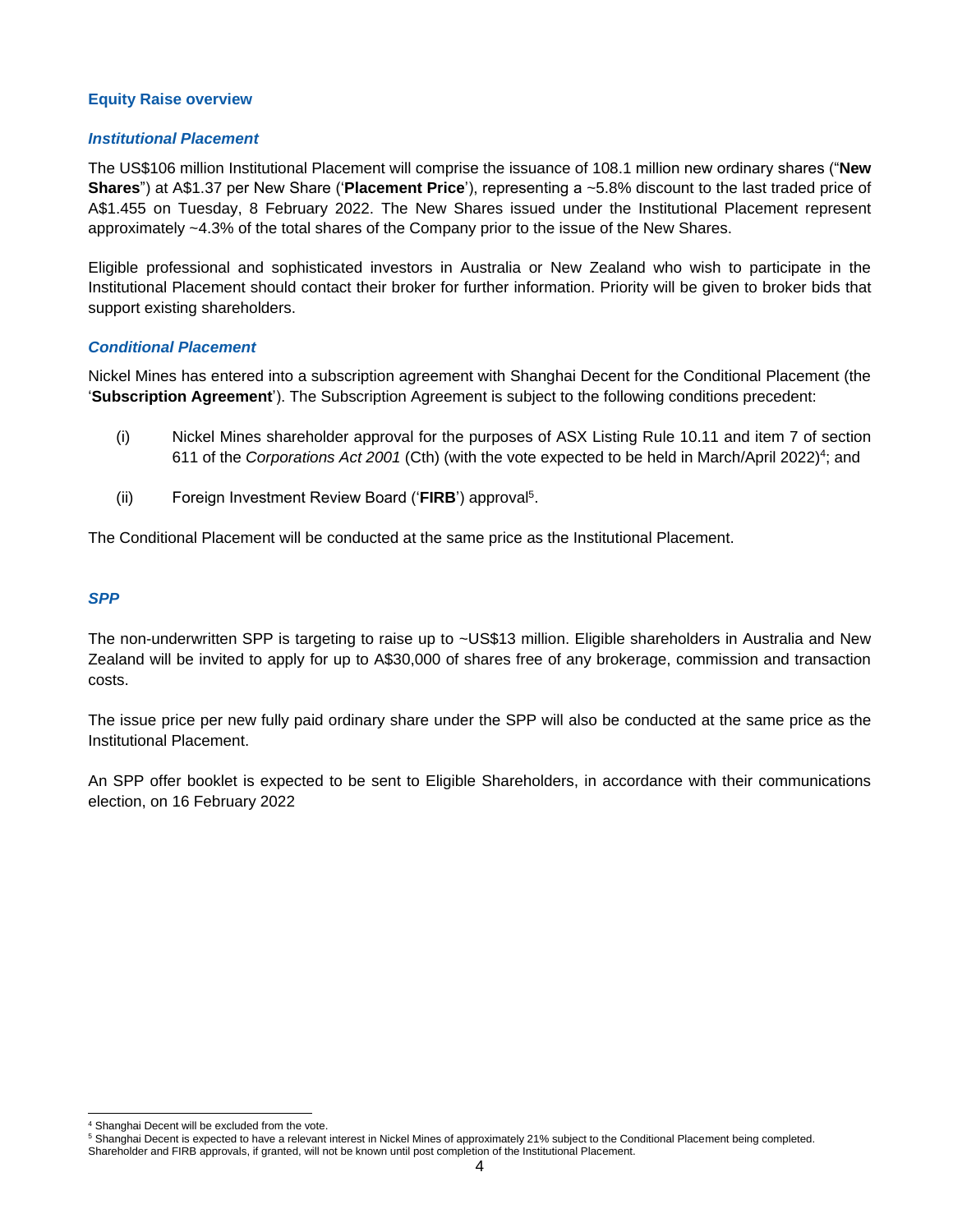# **Indicative timetable of the Equity Raise**

The timetable below is indicative only and subject to change. Nickel Mines reserves the right to alter the dates at its full discretion and without prior notice, subject to the ASX Listing Rules and the *Corporations Act 2001* (Cth).

The quotation of New Shares is subject to confirmation from the ASX.

All times below are based on Sydney, Australia time.

| <b>Event</b>                                                                           | <b>Date</b>                               |
|----------------------------------------------------------------------------------------|-------------------------------------------|
| Record date for SPP                                                                    | 7:00pm (AEDT)<br>Tuesday, 8 February 2022 |
| <b>Trading halt</b>                                                                    | Wednesday, 9 February 2022                |
| <b>Announcement of Equity Raise</b>                                                    | Wednesday, 9 February 2022                |
| Trading halt lifted – trading resumes on ASX                                           | Thursday, 10 February 2022                |
| Settlement of New Shares issued under the Institutional<br>Placement                   | Monday, 14 February 2022                  |
| Allotment and normal trading of New Shares issued under the<br>Institutional Placement | Tuesday, 15 February 2022                 |
| SPP offer opens and SPP offer booklet is dispatched                                    | Wednesday, 16 February 2022               |
| SPP offer closes                                                                       | Tuesday, 8 March 2022                     |
| SPP issue and allotment date                                                           | Tuesday, 15 March 2022                    |
| Normal trading of SPP Shares commences and dispatch of<br>holding statements           | Wednesday, 16 March 2022                  |
| Shareholder meeting to approve the Conditional Placement                               | March / April 2022                        |
| Allotment of new ordinary shares under the Conditional<br>Placement                    | To be confirmed <sup>6</sup>              |

#### **For further information please contact**

Justin Werner Managing Director jwerner@nickelmines.com.au Phone: +62 813 8191 2391

l

Cameron Peacock Investor Relations and Business Development cpeacock@nickelmines.com.au Phone: +61 439 908 732

 $6$  Assuming shareholder approval is received, the allotment date of New Shares will depend on the date of receipt of the FIRB approval.